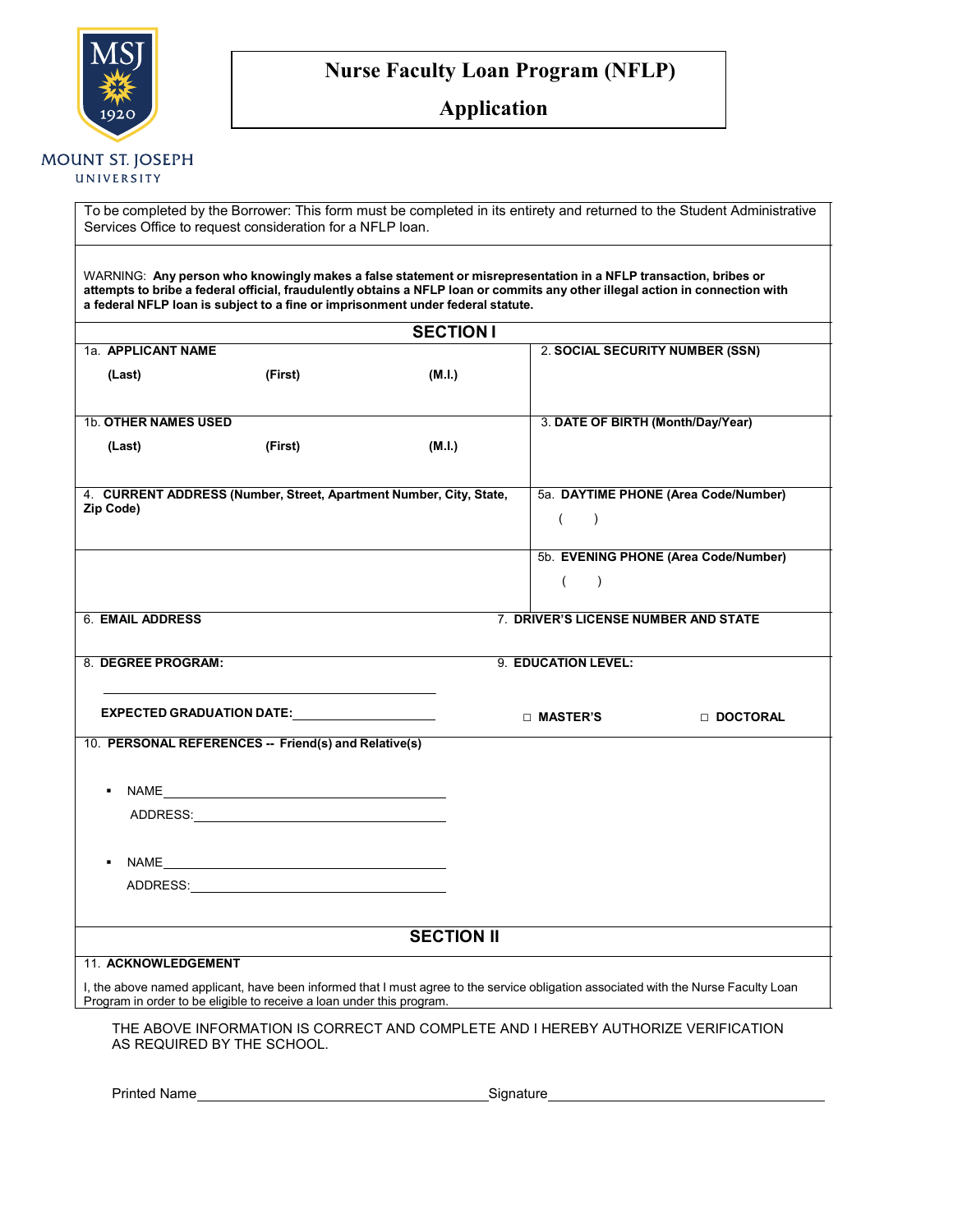

# **NURSE FACULTY LOAN PROGRAM (NFLP) PROMISSORY NOTE**

I, (Borrower Name) (hereinafter "the Borrower"), promise to pay to Mount St. Joseph University

(hereinafter "the school") located at 5701 Delhi Road, Cincinnati, Ohio 45233, the sum of such loan amount(s) as may be advanced to me and endorsed in the Schedule of Advances below, with interest at the rate of three (3) percent per annum or the prevailing market rate, together with all attorney's fees, collection agent costs, and other related costs and charges for the collection of any amount not paid when in default according to the terms of this Promissory Note, (hereinafter "the Note").

#### **SCHEDULE OF ADVANCES**

#### **This Note represents the total of combined NFLP loans, as identified below.**

| Number | Amount of Loan Advanced<br>to Borrower | Total of Loan(s)<br>Advanced to Date | Date | Signature of Borrower |
|--------|----------------------------------------|--------------------------------------|------|-----------------------|
|        |                                        |                                      |      |                       |
| າ      |                                        |                                      |      |                       |
| 3      |                                        |                                      |      |                       |
|        |                                        |                                      |      |                       |
| 5      |                                        |                                      |      |                       |

#### **The Borrower and the school further understand and agree that:**

The school must determine that an NFLP loan applicant is eligible before making the loan. To be eligible to receive an NFLP loan, a borrower must: (1) be a U.S. citizen or national of the U.S, or a lawful permanent resident of the U.S. and its territories, (2) be enrolled full-time or part-time in an eligible program at the time the NFLP loan is established and must complete the education component(s) to prepare qualified nurse faculty, (3) be in good academic standing in an advanced nurse education program at the school, and (4) have no judgment liens entered against him/her based on the default on a federal debt, 28 U.S.C. 3201(e). The borrower should maintain full time or part-time enrollment status for a minimum of 2 terms/semesters during an academic year while receiving the NFLP loan.

**Loan Support:** The school will make NFLP loans to eligible students for the cost of tuition, fees, books, lab expenses, and other reasonable education expenses. An NFLP loan may not exceed \$35,500 per student for any academic period (and such amounts shall be adjusted to provide for a cost-of-attendance increase for the yearly loan rate and the aggregate loan) and not to exceed 5 years per student.

**Cancellation Provision:** The NFLP is a loan cancellation program with a service obligation for recipients of the loans. To be eligible for the maximum 85 percent cancellation, the Borrower must agree to serve as full-time nurse faculty at an accredited school of nursing for a consecutive four-year period following graduation from the program. Following graduation, the Borrower must submit certification of employment within a reasonable timeframe to be determined by the school. NFLP borrowers are limited to a 12 month timeframe to establish employment as full time nurse faculty at an accredited school of nursing following graduation from the program. If employment verification is not submitted within the 12-month period, the borrower will **NOT** be eligible for the loan cancellation provision.

- 1. **Cancellation:** To receive loan cancellation, the Borrower must be employed full-time as nurse faculty at an accredited school of nursing for a complete year, as is defined by the employing school of nursing or 12 consecutive months. The school will cancel an amount up to 85 percent of the loan (plus interest) as follows:
	- **A.** Upon completion by the Borrower of each of the first, second and third year of full-time employment as a faculty member in an accredited school of nursing, the school will cancel **20 percent** of the principal of, and the interest on, the amount of the unpaid loan on the first day of employment.
	- **B.** Upon completion by the individual of the fourth year of full-time employment as a faculty member in an accredited school of nursing, the school will cancel **25 percent** of the principal of, and the interest on, the amount of the unpaid loan on the first day of employment.

To receive loan cancellation, the Borrower must submit the *Request for Partial Cancellation of Loan* form to the lending school at the end of each complete year of full-time employment as faculty at a school of nursing.

2. **Postponement**: The beginning of the Borrower's repayment period may be postponed only if the Borrower is employed fulltime as nurse faculty at an accredited school of nursing and will request loan cancellation at the end of each complete year of this employment. To receive postponement of the repayment period, the Borrower must submit a *Request for Postponement of Installment Payment* form to the lending school 30 days before the end of the 9-month grace period, and annually thereafter. Subsequent requests for postponement must be filed 30 days before the expiration date of the initial request for postponement for each year of employment. If the Borrower ceases to be employed full-time as nurse faculty prior to completion of a year, the postponement ends and the repayment period begins immediately.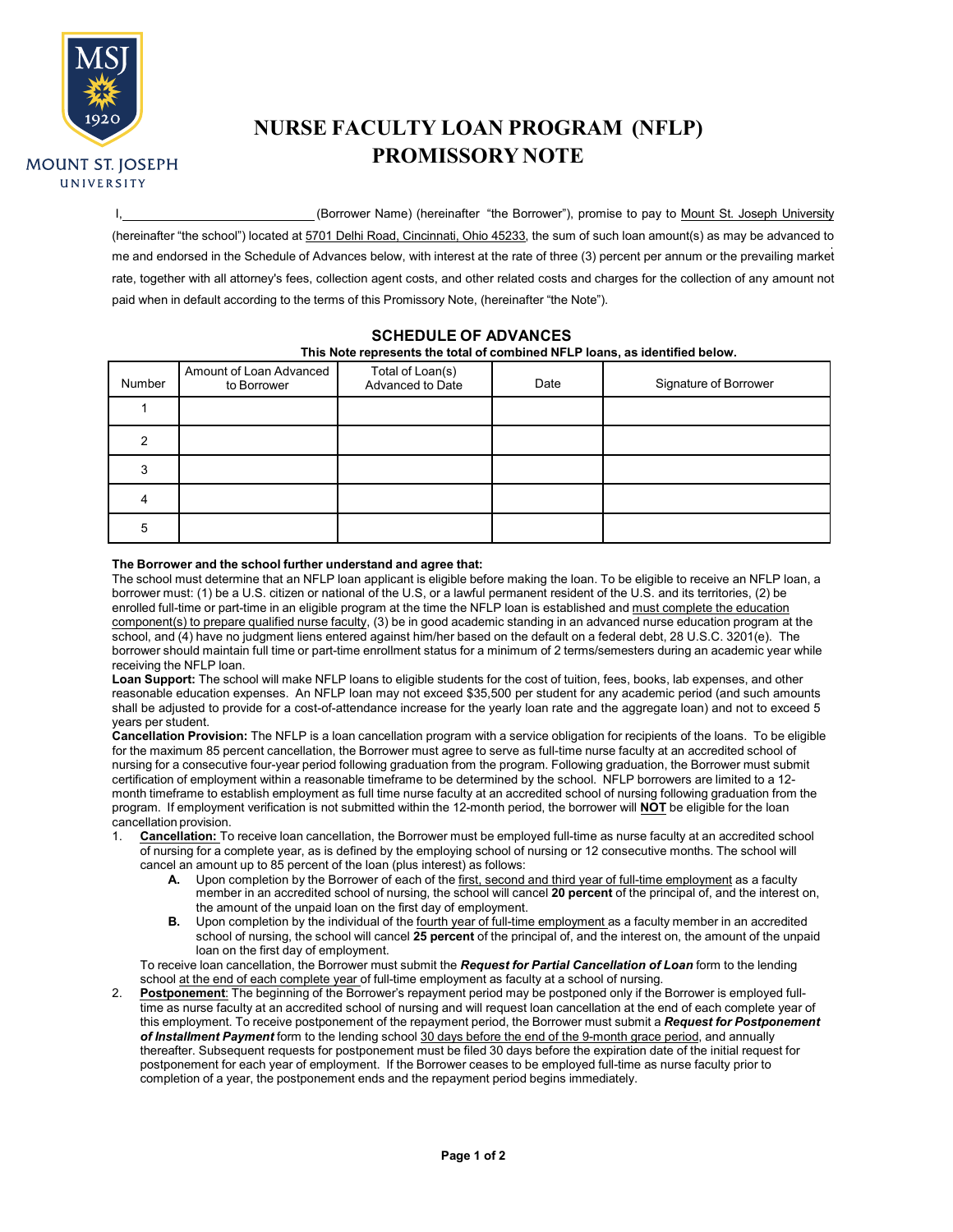- 3. **Grace Period:** The grace period begins immediately following completion of the program or voluntary termination as a student for a period of nine (9) consecutive months. During the grace period repayment of the loan is NOT required.
- *4.* **Repayment Period:** The NFLP loan is repayable in equal or graduated periodic installments (with the right of the Borrower to accelerate repayment) over a 10-year period that begins 9 months after the Borrower completes the program, ceases to be enrolled as a student in the advanced nurse education program, or ceases to be employed as full-time nurse faculty.
- 5. **Interest:** The NFLP loan will bear interest on the unpaid balance of the loan at: **(a)** the **rate of 3 percent per annum** beginning 3 months after the Borrower graduates from the program, or **(b)** bear interest on the unpaid balance of the loan at the **prevailing market rate** if the Borrower fails to complete the advanced nurse education program or when the Borrower fails to establish employment as full-time nurse faculty at an accredited school of nursing. Borrowers employed as full-time nurse faculty at a school of nursing for a consecutive four-year period will bear interest at the rate of 3 percent for the four year period and the remaining six years of the "repayment period". If the borrower ceases full-time employment as nurse faculty at a school of nursing, the NFLP loan will bear interest at the prevailing market rate.
- 6. **Prepayment:** The Borrower may, at his or her option and without penalty, prepay all or any part of the principal and accrued interest on the loan at any time.
- 7. **Acceleration:** If the Borrower fails to make a scheduled repayment or fails to comply with any other term of this Promissory Note, the entire unpaid balance of the loan, including interest due and accrued and any applicable penalty charges, will, at the option of the school, become immediately due and payable.
- 8. **Deferment:** NFLP borrowers are eligible for deferment for up to 3 years, (1) when the borrower is ordered to active duty as a member of a uniformed service of the United States (Army, Navy, Marine Corps, Air Force, Coast Guard, the National Oceanic and Atmospheric Administration Corps, or the U.S. Public Health Service Commissioned Corps); a borrower who voluntarily joins a uniformed service is NOT eligible for deferment, nor is a borrower who is employed by one of the uniformed services in a civilian capacity, or (2) when the borrower that graduates and is employed, and decides to return to a graduate nursing education program to pursue a doctoral degree to further their preparation as nurse faculty. During periods of deferment, interest on the loan continues to accrue at the prevailing market rate but is not required to be paid during this period. During the period of deferment, the borrower may repay the interest if they wish but is not required to do so.
- 9. **Death and Disability:** In the event of the Borrower's total and permanent disability or death, the school will cancel any remaining payments on the Note.
- 10. **Forbearance:** The school may, in its discretion, place the Borrower's NFLP loan in forbearance whenever extraordinary circumstances such as poor health or hardship temporarily affect the Borrower's ability to make scheduled loan repayments. During periods of forbearance, interest continues to accrue on the unpaid principal balance of the loan.
- 11. **Default:** If an NFLP borrower defaults on the loan, the school must immediately stop the disbursement of the NFLP loan and begin collection on the loan. Default will occur in the following situations: failure to complete the advanced nurse education program; loss of the status as a student in good standing, as used by the School for the advanced nurse training program; failure to become or maintain employment as a full-time faculty member at an accredited school of nursing ("full-time" has the meaning used by the employing school of nursing for its faculty); failure to provide certification of employment; failure to make payments as required by the NFLP borrower's Promissory Note and repayment agreement; or if the Borrower fails to make an installment payment when due or fails to comply with any other term of this Promissory Note.
- 12. **Exit Interview:** The Borrower agrees to attend an exit interview prior to completing or terminating student status at the school.
- 13. **Credit Bureaus:** The school may disclose any delinquency or default on the Borrower's loan to credit bureaus.
- 14. **Collection Agents, Litigation, and Withholding of Services:** If the Borrower fails to make a scheduled repayment, or fails to comply with any other term of the Note, the school may: a) refer the Borrower's loan to a collection agent; b) initiate legal proceedings against the Borrower; c) withhold school services from the Borrower, such as transcripts and letters of recommendation; d) refer the Borrower's loan to the Secretary for collection assistance, including offset of federal salaries; and e) pursue judicial remedies.
- 15. **General:** The Borrower will promptly inform the school of any change in name or address.
- 16. **Disclosure:** The school will provide to the Borrower a disclosure statement regarding the financial charges on the NFLP loans (i.e., State of Rights and Responsibilities, Truth-in-Lending). Schools that do not require signature of disclosure statements are urged to consult with institutional legal counsel to determine what is appropriate to the school's particular situation.

The terms of this Note shall be construed according to Section 846A of the Public Health Service Act, authorizing the Nurse Faculty Loan Program.

I **CERTIFY** and **ACKNOWLEDGE** that the above information is true and correct, and I have read and understand the provisions of the Note and my rights and responsibilities regarding the NFLP loan made under the Note.

(Printed Name of Borrower)

(Signature of Borrower) (Date)

**WARNING:** Any person who knowingly makes a false statement or misrepresentation to obtain funds from the Federal Government is subject to penalties that include fines and imprisonment under federal statute.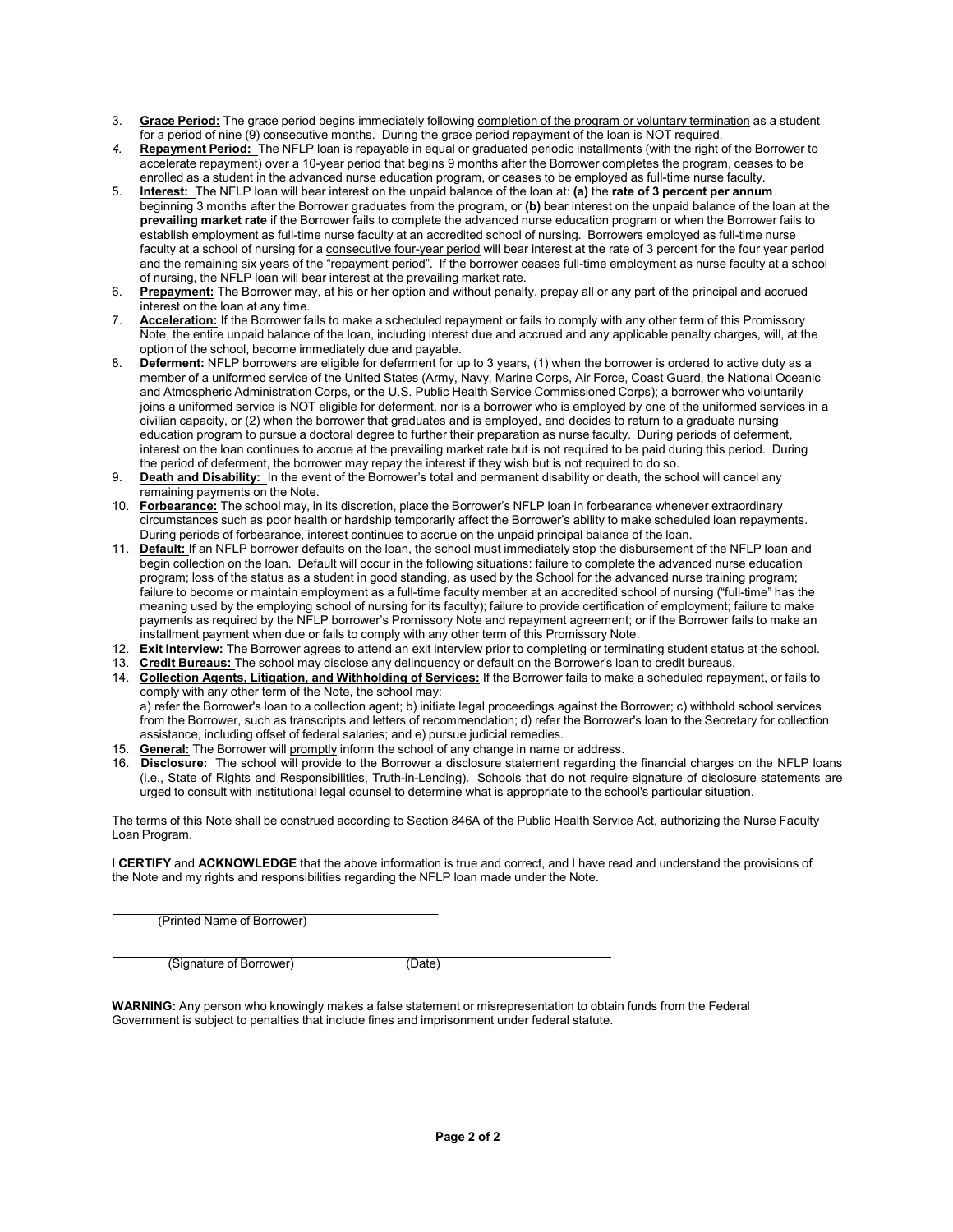

# **Nurse Faculty Loan Program (NFLP) Statement of Borrower's Rights and Responsibilities**

- 1. I understand that I must, without exception, report any of the following changes to Mount St. Joseph University if:
	- a. I withdraw as full-time nurse faculty from the school of nursing
	- b. I transfer my employment as full-time nurse faculty to another accredited school of nursing c. I should be called to ACTIVE military service
	- d. I change my address
	- e. I change my name (for example, because of marriage)
- 2. I understand that when I graduate or withdraw from Mount St. Joseph University, I must be available for the school to conduct an exit interview.
- 3. I understand that the NFLP service obligation requires me to be employed as full-time nurse faculty in an accredited school of nursing. In return, I will receive partial loan cancellation of up to 85% of my unpaid loan balance (including interest) and postponement of installment payments of my NFLP loan while serving as full-time nurse faculty.
- 4. I understand that my first installment payment will be due following the 9 months after I, 1) graduate and do not establish full-time employment as nurse faculty; or 2) cease to be enrolled as a student.
- 5. I understand that if I terminate my employment as full-time nurse faculty at a school of nursing, repayment of the NFLP loan must begin after the 9-month grace period.
- 6. I understand that:
	- a. an annual percentage rate of 3 percent will be charged on the unpaid loan balance that will begin to accrue 3 months after I graduate from the advanced education nursing program b. during the period of time that I am employed as full-time nurse faculty at a school of
		- nursing, the unpaid loan balance will bear interest at 3 percent per annum
	- c. following graduation from the program and after the 9-month grace period, if I fail to establish fulltime employment as nurse faculty the unpaid loan balance will bear interest at the prevailing market rate
	- d. if I cease to be employed full-time or terminate employment as nurse faculty at an accredited school of nursing, the unpaid loan balance will bear interest at the prevailing market rate
	- e. the cancellation provision is NOT available if I do not establish employment within 12 months following graduation from the program
- 7. I understand that cancellation of any remaining payment of the NFLP loan may be granted for death or permanent and total disability. I also understand that I must inform Mount St. Joseph University of my disability and provide documentation.
- 8. I understand that I am eligible for deferment for up to 3 years, (1) if I am ordered to active duty as a member of a uniformed service of the United States (Army, Navy, Marine Corps, Air Force, Coast Guard, the National Oceanic and Atmospheric Administration Corps, or the U.S. Public Health Service Commissioned Corps); if I voluntarily join a uniformed service, I am NOT eligible for deferment, nor if I am employed by one of the uniformed services in a civilian capacity, or (2) if I graduate and am employed, and decide to return to a graduate nursing education program to pursue a doctoral degree to further my preparation as nurse faculty. During periods of deferment, interest on the loan continues to accrue at the prevailing market rate but is not required to be paid during this period. During the period of deferment, the borrower may repay the interest if they wish but is not required to do so.